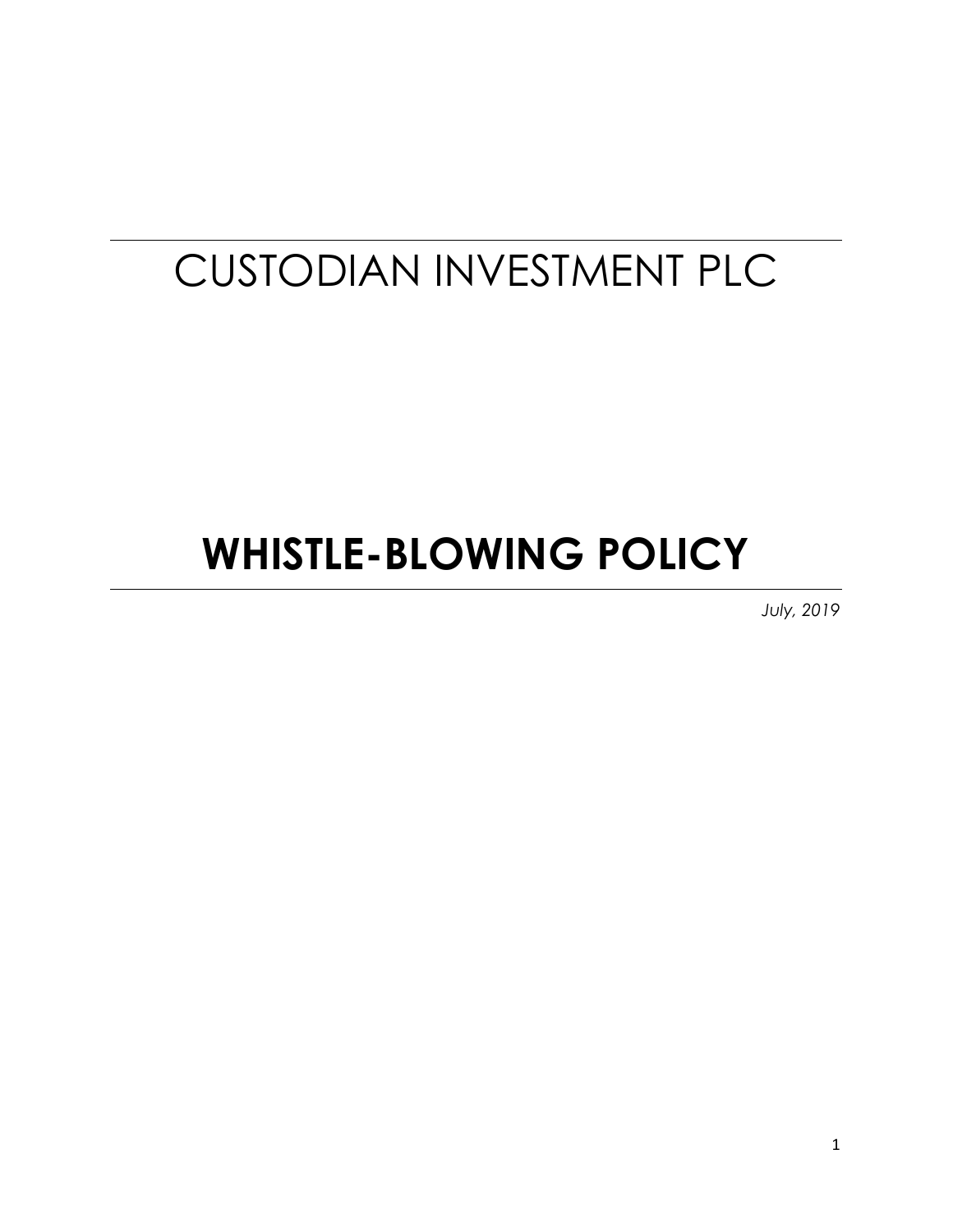## **1. Purpose**

Custodian Investment Plc requires Directors, Officers and Employees to observe high standards of business and personal ethics in the conduct of their duties and responsibilities. Employees and representatives of Custodian must practice honesty and integrity in fulfilling their responsibilities and must comply with all applicable laws and regulations.

This Policy establishes Guidelines for Custodian Investment Plc and its subsidiaries ("Custodian" or "Company") to manage a whistle-blowing mechanism for reporting wrongdoing within the Company.

## **2. Objectives**

The Whistle-blowing Policy is intended to encourage and enable employees and stakeholders such as vendors, shareholders, job applicants and the general public to bring unethical conduct and violations of laws and regulations to the attention of an internal authority so that action can be taken to verify the allegation and apply appropriate sanctions or take remedial action to correct any harm done. It is the responsibility of all Board members, officers, employees and volunteers to report concerns about violations of Custodian's Code of Ethics or suspected violations of law or regulations that govern the Company's operations.

### **3. No Retaliation**

It is contrary to the values of Custodian for anyone to retaliate against any person who in good faith reports an ethics violation, or a suspected violation of law, such as a complaint of discrimination, or suspected fraud, or suspected violation of any regulation governing the operations of the Company. Where a whistle-blower has been subjected to any detriment, he may present a complaint to the Board and/or regulators.

### **4. Whistle-Blowing Procedure**

- 4.1 Whistle-blowing complaint shall be lodged through the Company's website and not from a complainants' personal email in order to guarantee the anonymity of the complainant.
- 4.2 The following officers shall be recipients of whistle-blowers' email messages:
	- a. The Managing Director